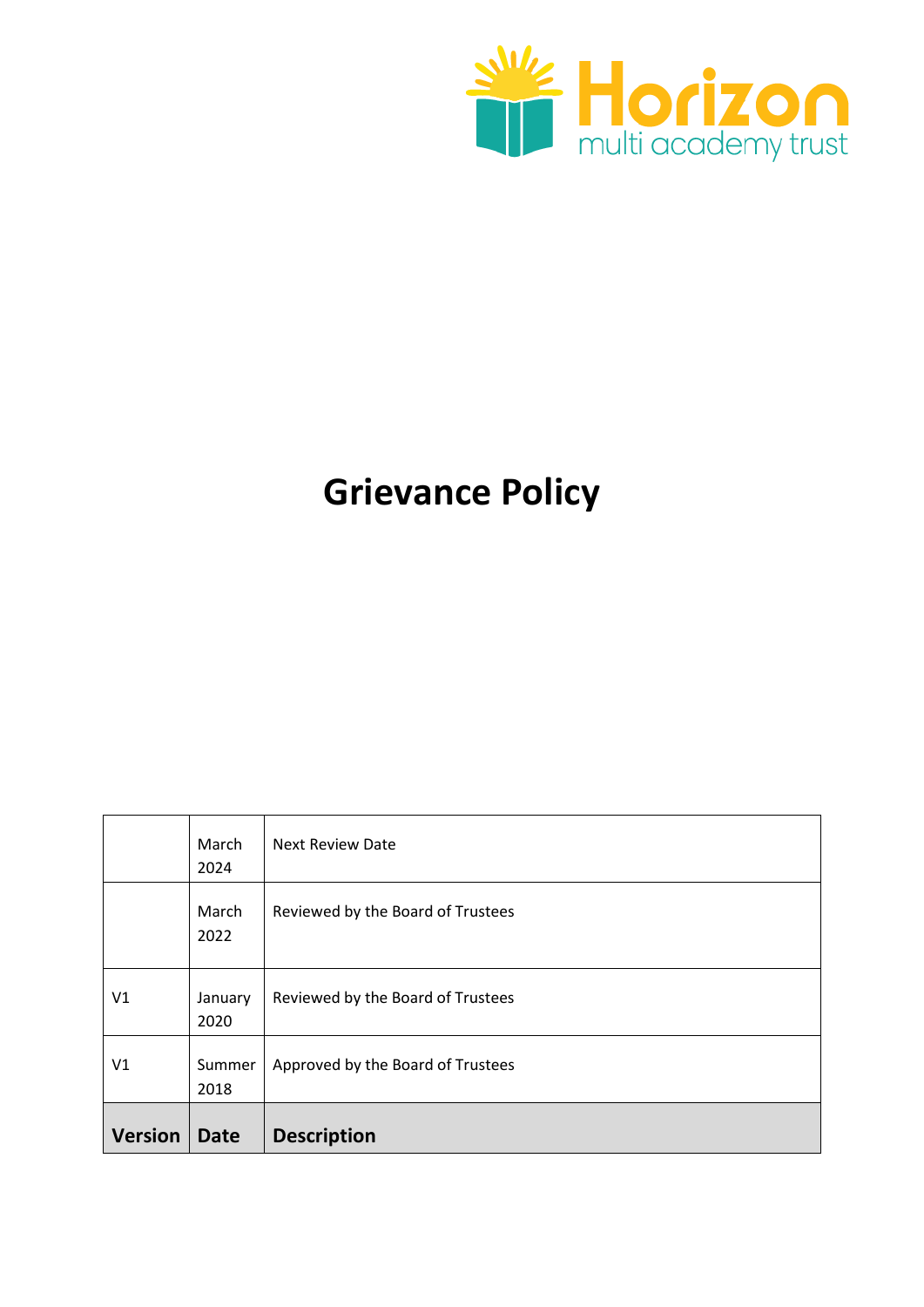# **CONTENTS**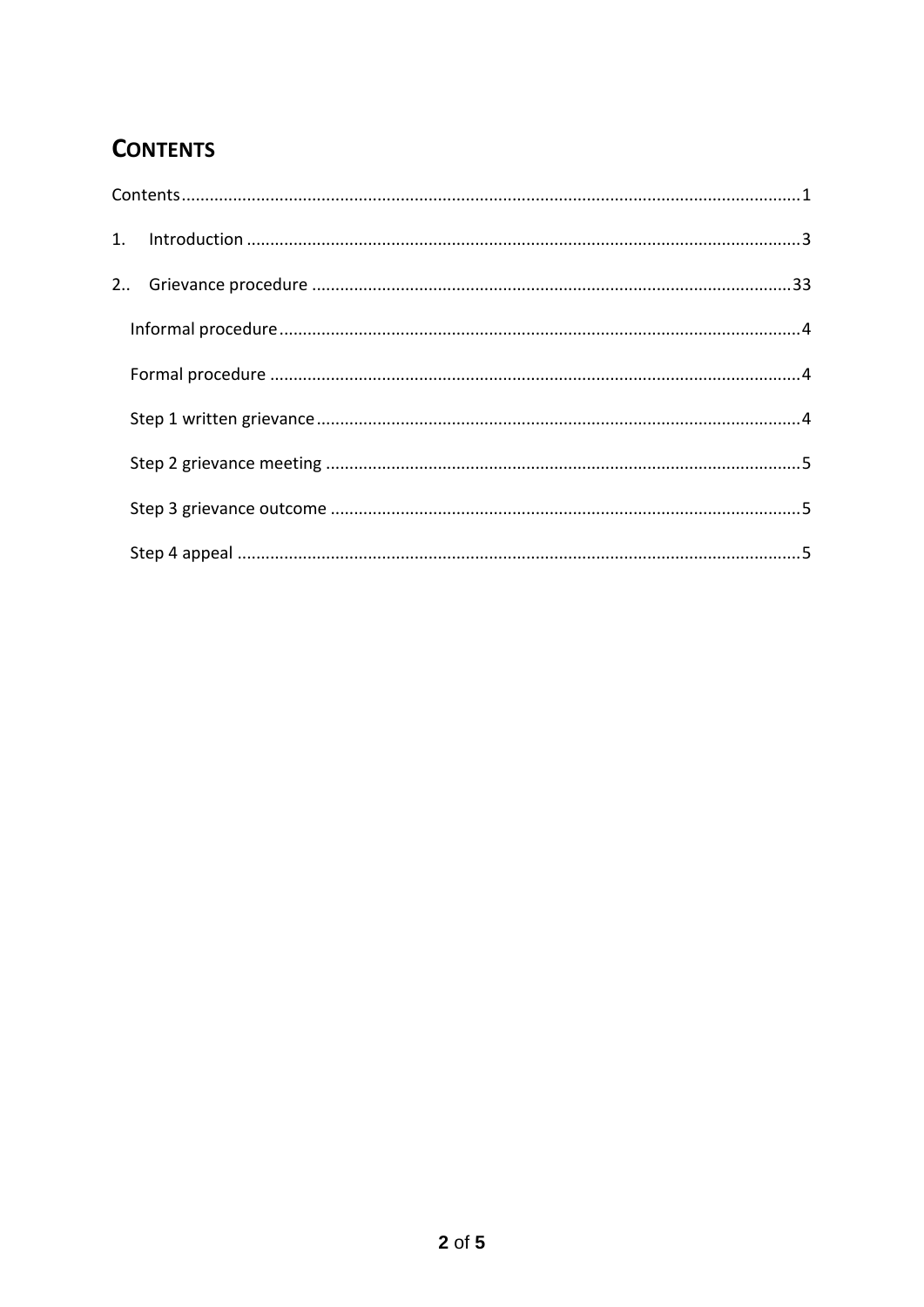## <span id="page-2-0"></span>1. **INTRODUCTION**

- 1.1. This policy aims to provide a fair and consistent framework for dealing with complaints made by staff (grievances).
- 1.2. It will cover the majority of such cases, although in some cases particular procedures will be more appropriate, such as the school's policies on Allegations of Abuse against Staff and Whistleblowing. Performance issues should be dealt with in accordance with the policies on Appraisals and Capability or Managing Sickness Absence. It applies to all employees, including the Headteacher and CEO.
- 1.3. Statutory guidance is contained in the [ACAS Code of Practice on Disciplinary and](http://www.acas.org.uk/media/pdf/f/m/Acas-Code-of-Practice-1-on-disciplinary-and-grievance-procedures.pdf)  [Grievance Procedures](http://www.acas.org.uk/media/pdf/f/m/Acas-Code-of-Practice-1-on-disciplinary-and-grievance-procedures.pdf) ("the ACAS Code"). This policy aims to adhere to that and other ACAS guidance, where applicable.
- 1.4. The Trust Board has delegated to the Headteacher and the CEO the authority to conduct investigative proceedings in all cases save for those in which dismissal is contemplated.
- 1.5. For simplicity, this policy uses "you" throughout for the person accused or the person who has raised the complaint, and "we" for the school.
- 1.6. This policy is non-contractual and so does not form part of your contract of employment. For those in their first two years of service the disciplinary procedure may be shortened or departed from.

## <span id="page-2-1"></span>2. **GRIEVANCE PROCEDURE**

- 2.1. Grievances are complaints, concerns, or problems raised by you relating to your employment. The procedures outlined below can be used when:
	- a) You have a grievance with a colleague;
	- b) You have a grievance with your manager or another member of the leadership team, including the Headteacher or Governors/Trustees;
- 2.2. Grievances may include:
	- a) terms and conditions of employment;
	- b) health and safety;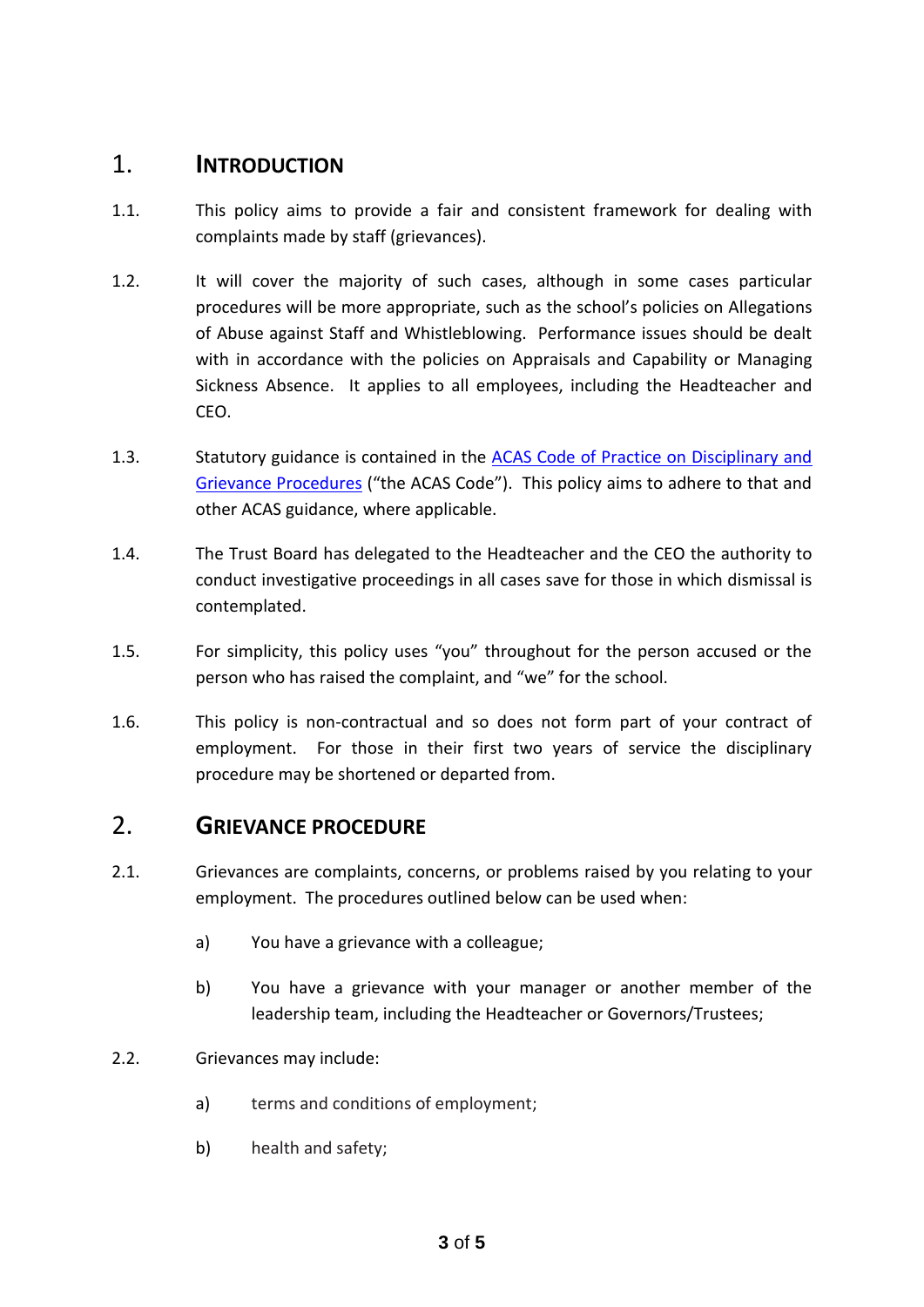- c) work relations;
- d) bullying and harassment;
- e) new working practices;
- f) working environment;
- g) organisational change;
- h) discrimination.
- <span id="page-3-0"></span>2.3. Other matters, such as pay or the outcome of your annual appraisal will normally be dealt with under our policies on Pay and Appraisal and Capability.

#### **Informal Procedure**

2.4. Resolving grievances is essential in ensuring a healthy and motivated workforce. Ideally, grievances can be resolved quickly and informally through open communication with your line manager or Headteacher. In that way it is easier for all concerned to continue working together effectively in the future. If you are unable to speak to your manager (e.g. because the complaint concerns your manager), you should speak informally to a more senior manager, which could be the Headteacher. If this does not resolve the issue or is not appropriate, staff should follow the formal procedure below.

#### **Formal Procedure**

- <span id="page-3-1"></span>2.5. If you think that informal procedures cannot or have not resolved your grievance you can initiate formal procedures. If you raise a grievance after disciplinary proceedings have started against you, we will consider suspending the disciplinary period for a short time to consider the implications of the grievance on the disciplinary proceedings. If the grievance and disciplinary issues are closely related, it should be possible to deal with them all as part of the disciplinary procedure.
- <span id="page-3-2"></span>2.6. The formal procedure will progress as outlined below:

#### **Step 1 Written Grievance**

2.7. You should submit your concerns in writing in a document clearly labelled formal grievance. The grievance should set out the nature of the complaint to include any relevant facts, dates, and names of individuals involved so that it can be investigated.